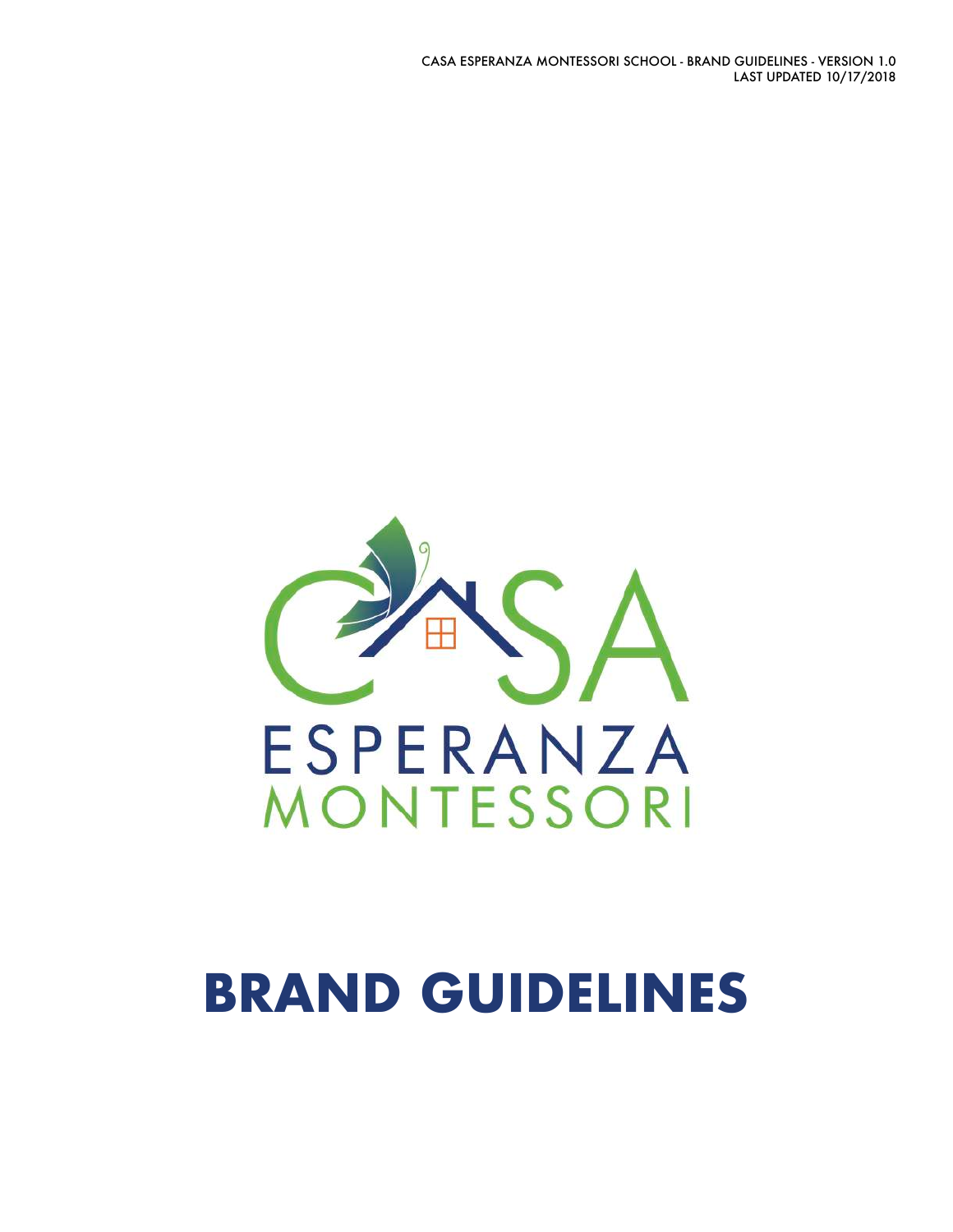### **CASA: CLASSY, BUT COMFORTABLE!**

We typically describe our beloved school using phrases like "home away from home" and "nurturing environment". That's definitely who we are on the inside. In this document we are going to describe our school, and all the wonderful things it has to offer, using words like "brand" and "font" and "standards", instead.

On the inside we are still the same, but on the outside it's like we just got a new haircut and put on our classy but comfortable clothes! That's what people see when they meet us. We like to be true to ourselves and make a good first impression!

It may seem unusual to think of our school like a product with a brand that we are marketing. We put love and respect into educating children using the Montessori method and education isn't the kind of thing that people want to think of like an industry. But consider this…



So, it is beneficial for our school to set guidelines for our brand because following the guidelines will help us project a positive image, **consistently**.

introduction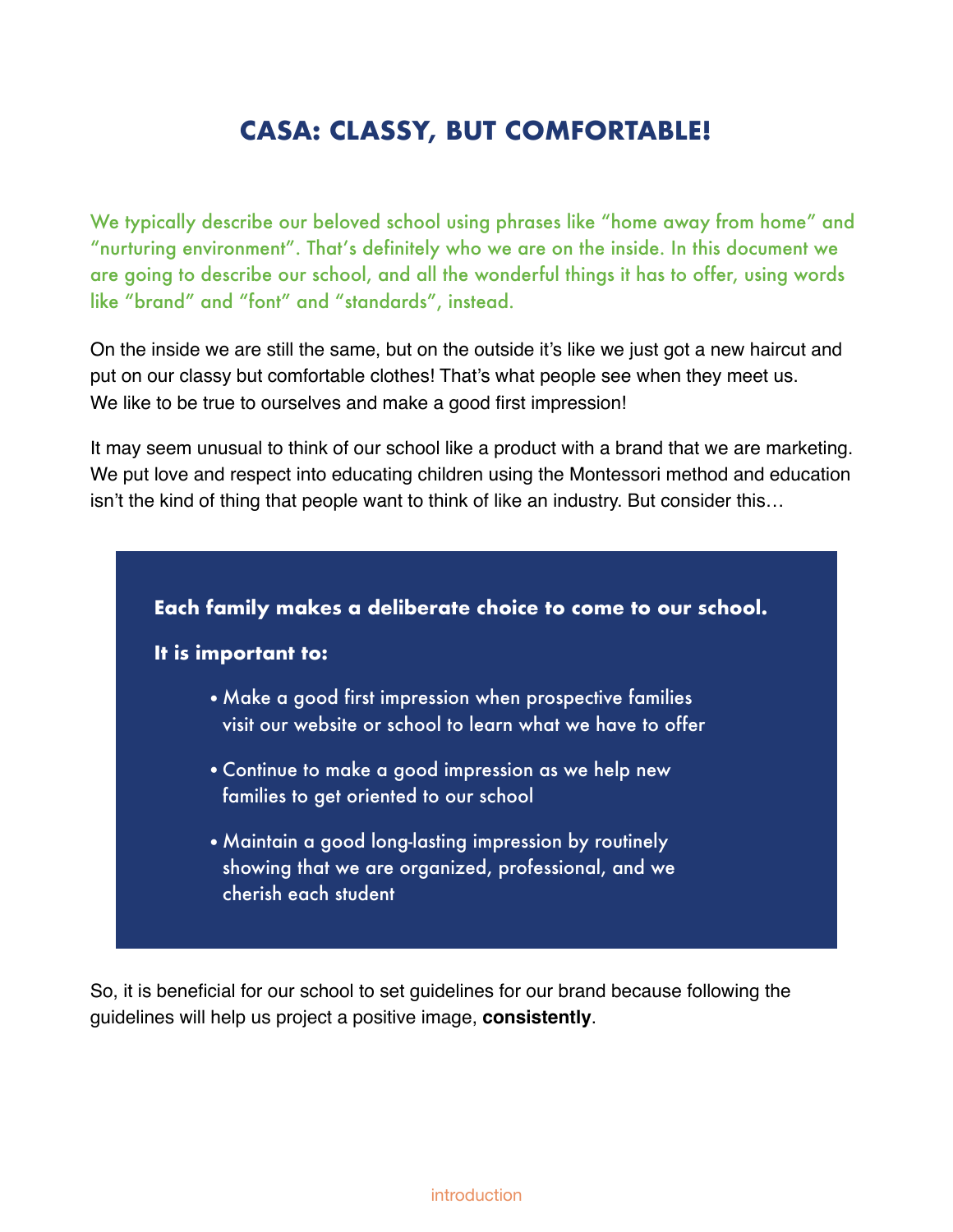### **WHAT'S INSIDE?**

In this guide you will find all the pieces that go into creating and maintaining our brand. Guidelines like these are a work in progress and should be reviewed as we grow.

| <b>WHAT IS OUR BRAND IDENTITY?</b>          |  |
|---------------------------------------------|--|
| <b>OUR BRAND COMMITMENT</b>                 |  |
|                                             |  |
| <b>LOGOS</b>                                |  |
| <b>FONTS</b>                                |  |
| <b>COLORS</b>                               |  |
| <b>IMAGES</b>                               |  |
| <b>SHOWCASING STUDENT WORK</b>              |  |
| <b>TERMS AND ABBREVIATIONS</b>              |  |
| <b>INFORMING AND ENGAGING OUR COMMUNITY</b> |  |
|                                             |  |
| <b>WISE DECISIONS</b>                       |  |
| <b>TRANSLATIONS</b>                         |  |
| $8.5''$ X 11"                               |  |
| <b>LARGE SIGNS</b>                          |  |
| <b>ADMINISTRATIVE SIGNS ON ENTRY DOORS</b>  |  |
| <b>ALL SIGNS IN CARPOOL</b>                 |  |
|                                             |  |
| <b>TEMPORARY/DISPOSABLE INFORMATION</b>     |  |
| <b>EMAIL CORRESPONDENCE</b>                 |  |
| <b>WEBSITE</b>                              |  |
| <b>FACEBOOK</b>                             |  |
|                                             |  |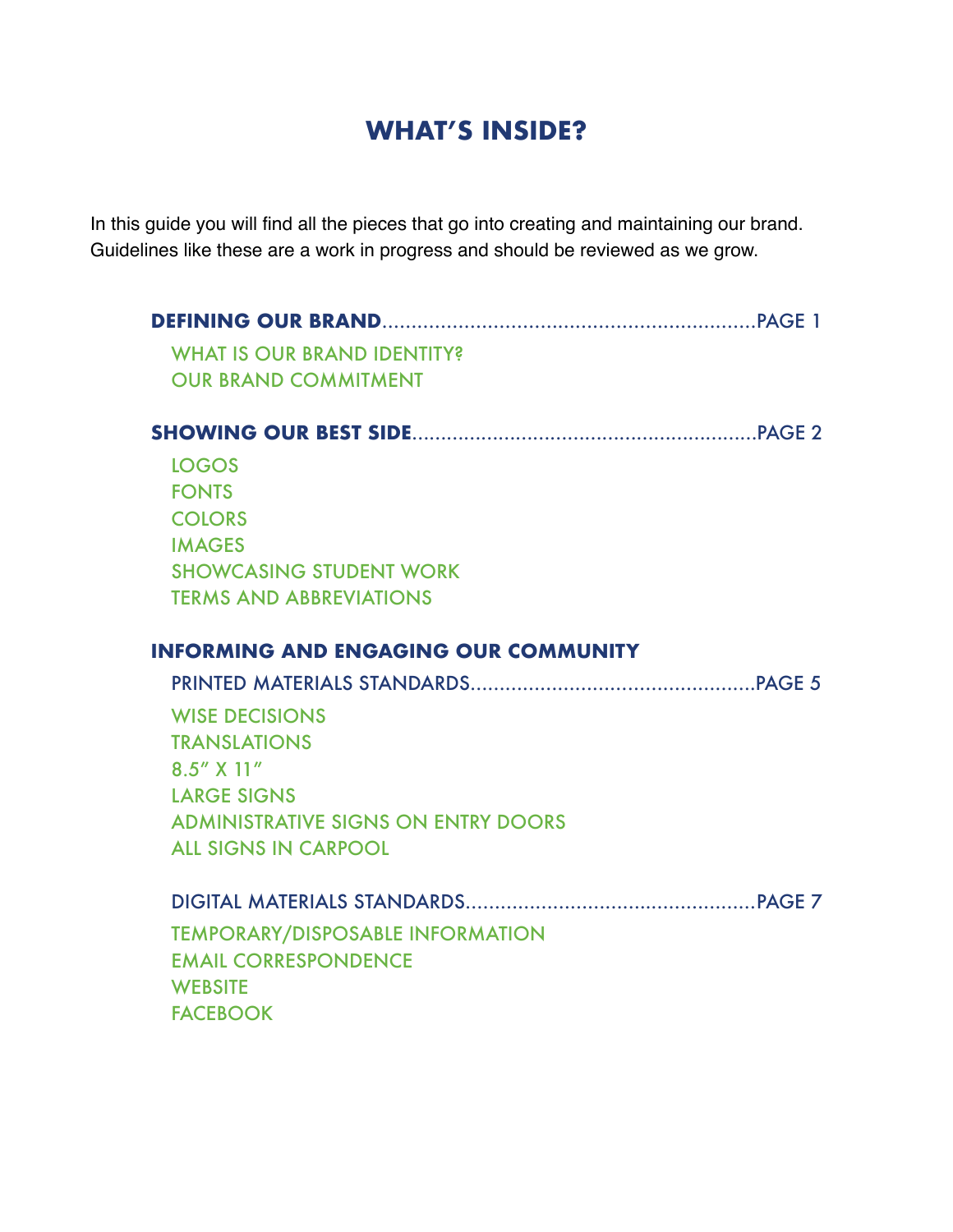### **DEFINING OUR BRAND**

We are a culturally diverse, multi-lingual, educational community that delivers a unique charter school model of Montessori instruction and Spanish language acquisition to preschool through 8th graders in an effort to build self-directed global thinkers and leaders. Our community consists of our Board, administration, Parent Faculty Association, teachers, parents, students, all volunteers, and local supportive businesses.

### WHAT IS OUR BRAND IDENTITY?

The Casa Esperanza Montessori Charter School, also referred to as "CEMCS" or "Casa Esperanza", or "Casa", projects our enthusiasm for quality education and our passion for our community: we are one school, one community.

We convey our brand identity through all forms of communication and experiences from **wearing uniforms**, to encouraging student **peace ambassadors**, to publishing a **bilingual newsletter** - expressing how we look, how we act, and what we say. Everything we do directly impacts the way we are perceived.

It's crucial that our current and future students' families and local business partners have the best possible experience with our brand. This includes everything from our efforts to provide consistent, quality, timely information about our events and policies to the quality of our educational programs and the reach of our community-building initiatives.

### OUR BRAND COMMITMENT

All our print and online materials will reflect the same consistent level of quality because graphic and institutional identity is key in representing the school internally and externally.

We'll measure how well we are building our brand through the connection it communicates and the experiences shared through those connections.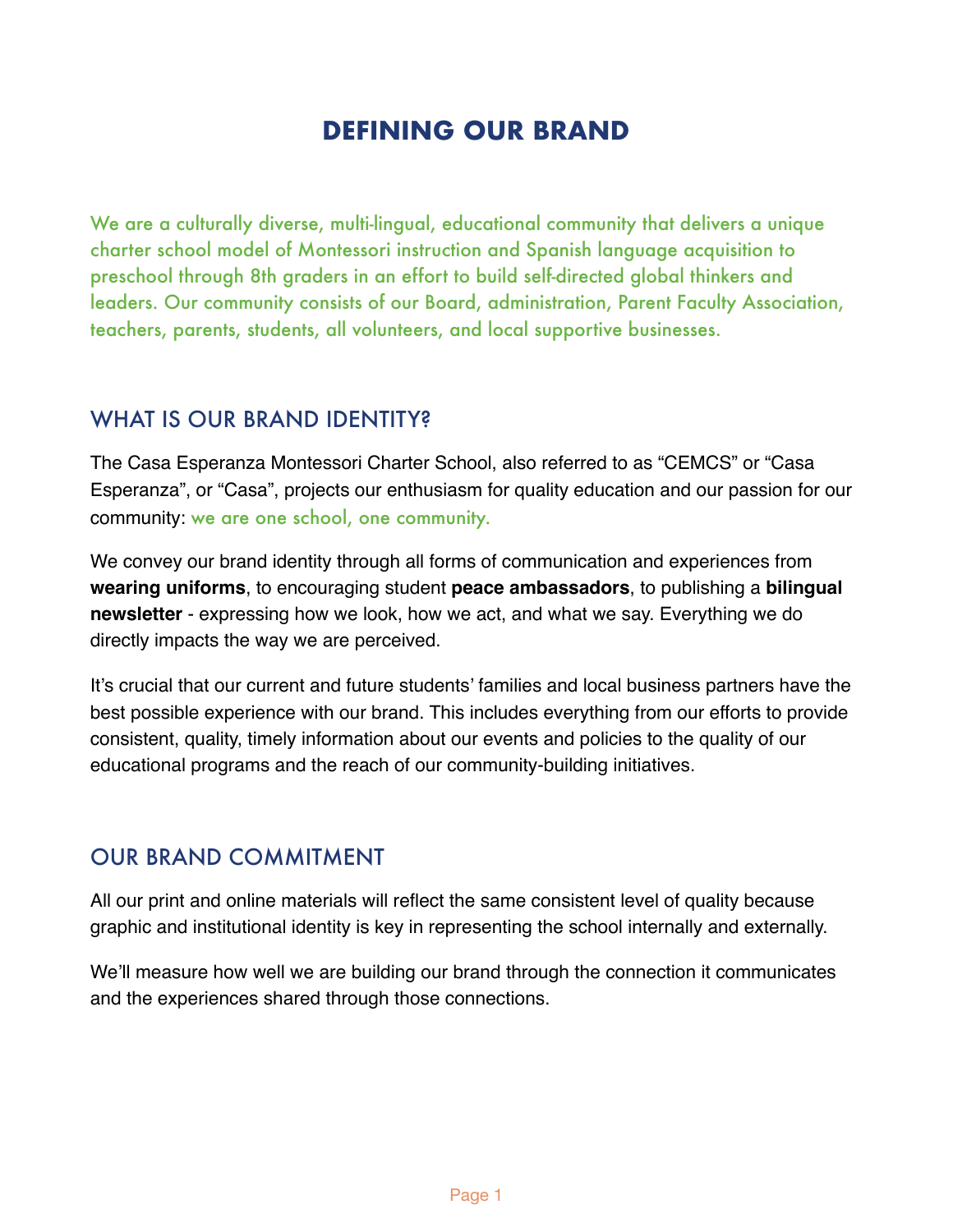### **SHOWING OUR BEST SIDE**

### LOGOS

The school's logo and the PFA's logo were designed to be in color on a white background.



•Always use full color in email or online. Black and white is okay for photocopies. •Always display the logo at full opacity.

•Logo width should be 1" or larger. •Leave white space around **all sides** of the logo equal to or greater than X. *Place a white square behind a logo if necessary.*

•The logos may be aligned left or center at the top, *not on the right or at the bottom.* •Do not change the colors, saturation, or opacity of the logos. Do not crop, rotate, elongate, or condense the logos.

### FONTS

The modern look of our logo should be emphasized by consistently pairing it with modernlooking text. This requires choosing a sans serif font.

This is a sans serif font - it does not have embellishments like little "feet" at the base of the letters. This is a serif font - it has embellishments like little "feet" at the base of the letters.

- •Use Helvetica for printed materials
- •Use Open Sans on the website
- •Use Sans Serif in Gmail communication *(there is no option for Helvetica or Open Sans in Gmail, but they are very similar)*
- •Use Futura, our logo font, for titles and emphasized text.

An exception would be Board-approved events like the Mariposa Fund Kickoff and Viva Casa that have design elements that are unique and established.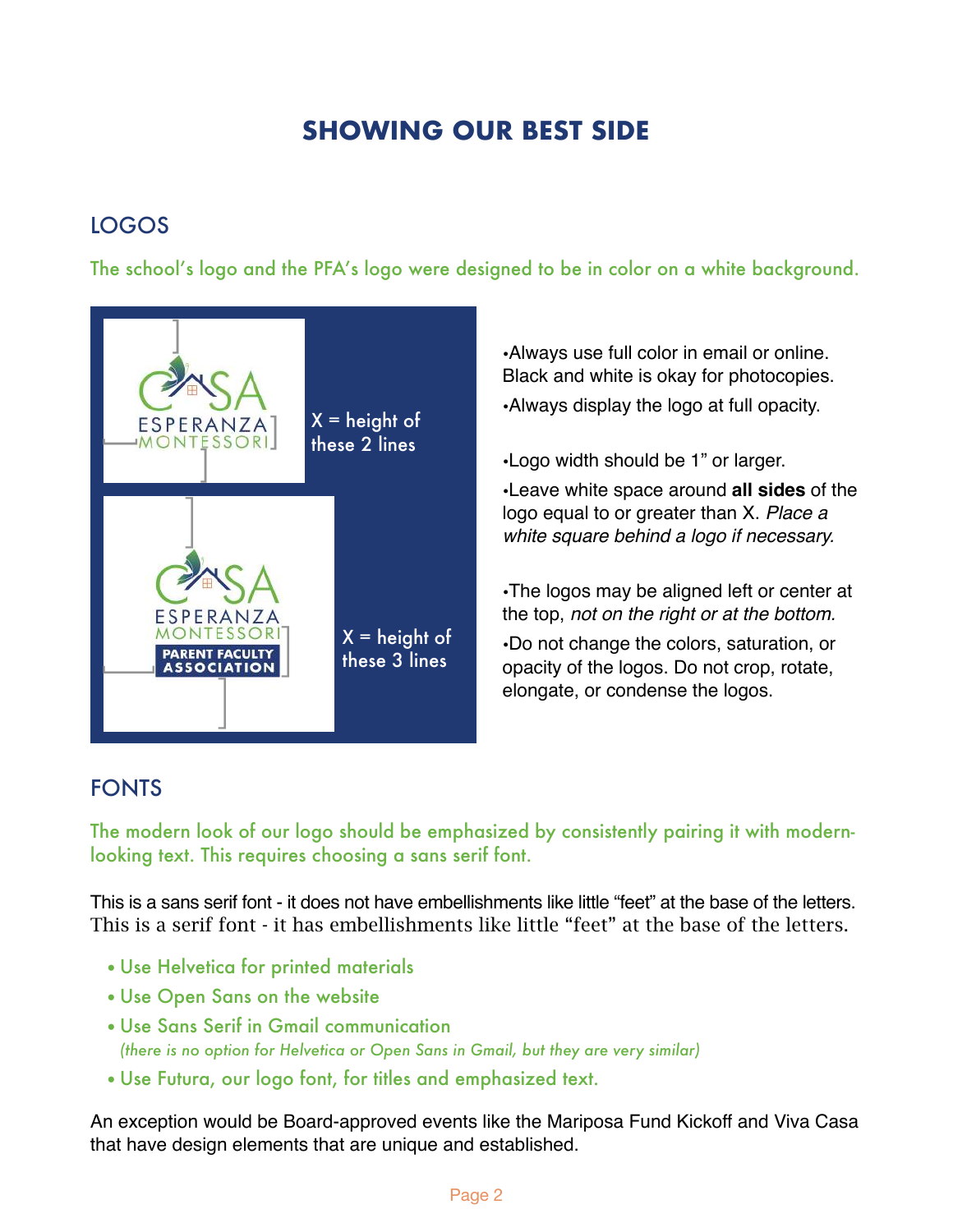### **COLORS**

We have chosen a cheerful color palette for our logo and website to represent the feeling of joyful learning at our school.

- When conveying large amounts/multiple paragraphs of information use black text.
- If colored text is needed for titles or emphasis choose either: **Blue** (Hex color 213973) or **Green** (Hex color 69B444).
- If an accent color is needed use: **Orange** (Hex color FD5E12).
- When conveying small amounts of important information a block of **Blue** (Hex color 213973) may be used in combination with white text.

### IMAGES

Images include photos, graphic art, clip art, student artwork, etc. found on on our website, Facebook page, Twitter account, email, fliers, brochures, administrative notices, yearbooks, newsletters, and any other media.

- Images should reflect enthusiasm for learning and diversity as a community.
- Images should display our Montessori hands-on approach to learning, and Montessori and Spanish educational materials when possible.
- Photos must be approved according to the Board Photo Review Process. <insert link when complete>
- Photos may be cropped. Backgrounds may be blurred, but faces may not be blurred.
- Photos may be posed or candid.
- Photos should show a good balance of male/female students/teachers/parents at different ages/grades when possible.
- Photos should not portray students making hand gestures. *(A gesture may have positive symbolism in one culture and negative symbolism in another.)*
- Photos should show a good balance of our community in general; photographers should try to photograph people and things that we may not often see.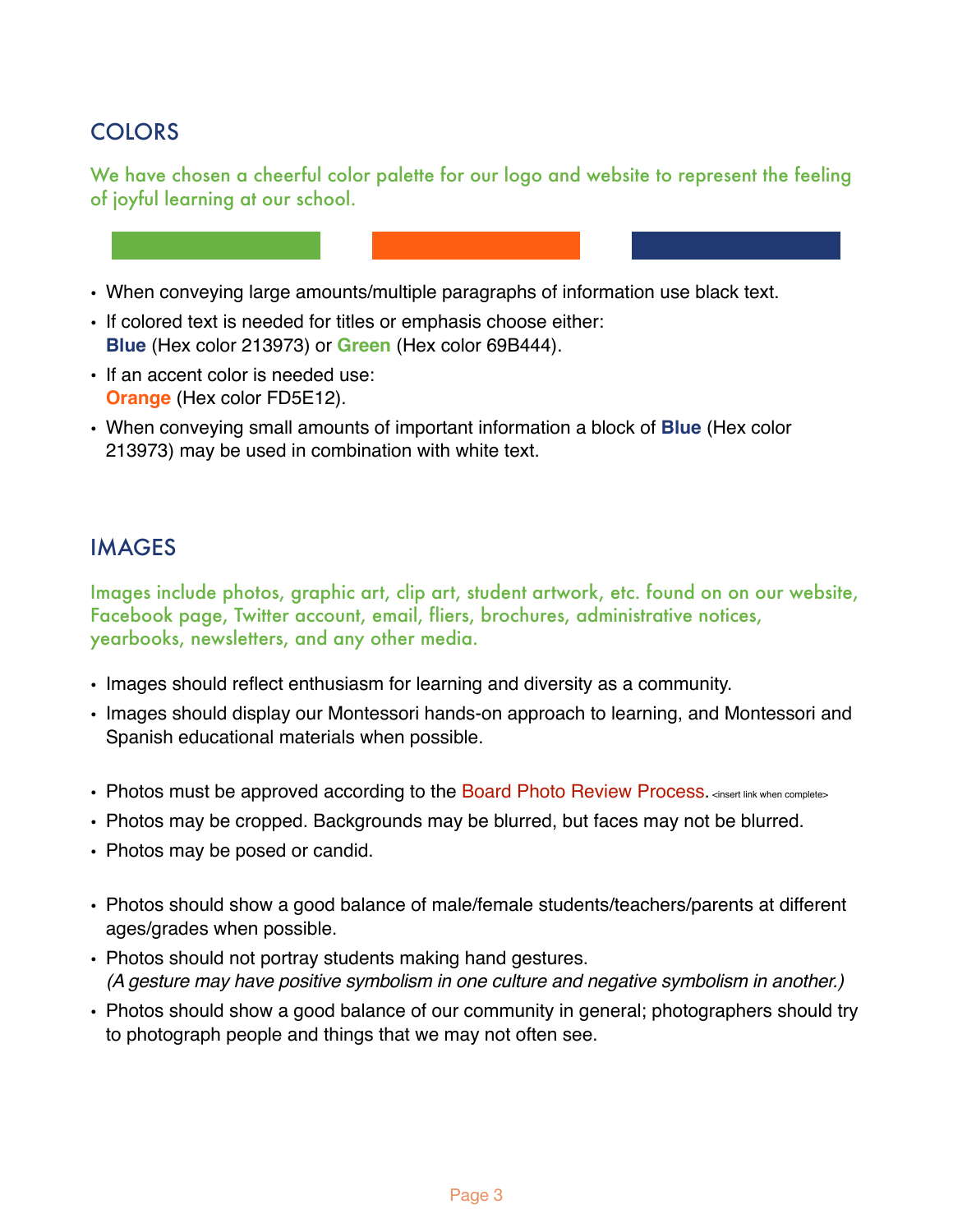### SHOWCASING STUDENT WORK

We are proud of our diversity. When selecting student work to display publicly, show a good balance of male/female student work at different ages/grades in Spanish/English when possible.

### TERMS AND ABBREVIATIONS

We use these unique abbreviations in our general communication and must take care to use them consistently. It is important to introduce these terms and abbreviations at the beginning of each school year so that everyone is properly informed and feels included.

**CH** - Children's House = Pre-K/K, Preschool/Kindergarten, *no special pronunciation* **CHLE** - Children's House/Lower Elementary = K/1st grade, *pronounced "Ch Lay"*  **LE** - Lower Elementary = any combination of 1st/2nd/3rd grades, *pronounced "El E*ē*"*  **LEUE** - Lower/Upper Elementary = 3rd/4th grade, *pronounced "El E*ē *Y*ū *E*ē*"* **UE** - Upper Elementary = any combination of 4th/5th/6th grades, *pronounced "Y*ū *E*ē*"* **MG** - Middle Grades - 7th/8th grade, *pronounced "Em J*ē*"*

**HOS** - Head of School - the principal

**AHOS** - Assistant Head of School - the assistant principal

**PFA** - Parent Faculty Association - a non-profit 501c3 organization, run by elected officers, that supports our school specifically as a fundraising and community-building group

**Board** - The Casa Esperanza Montessori Charter School Board, run by appointed Board members, that oversees the administration and makes sure the school is in compliance with the charter

**Charter** - a document outlining Casa Esperanza Montessori Charter School's educational model and financial plan, approved by the state Department of Public Instruction (DPI)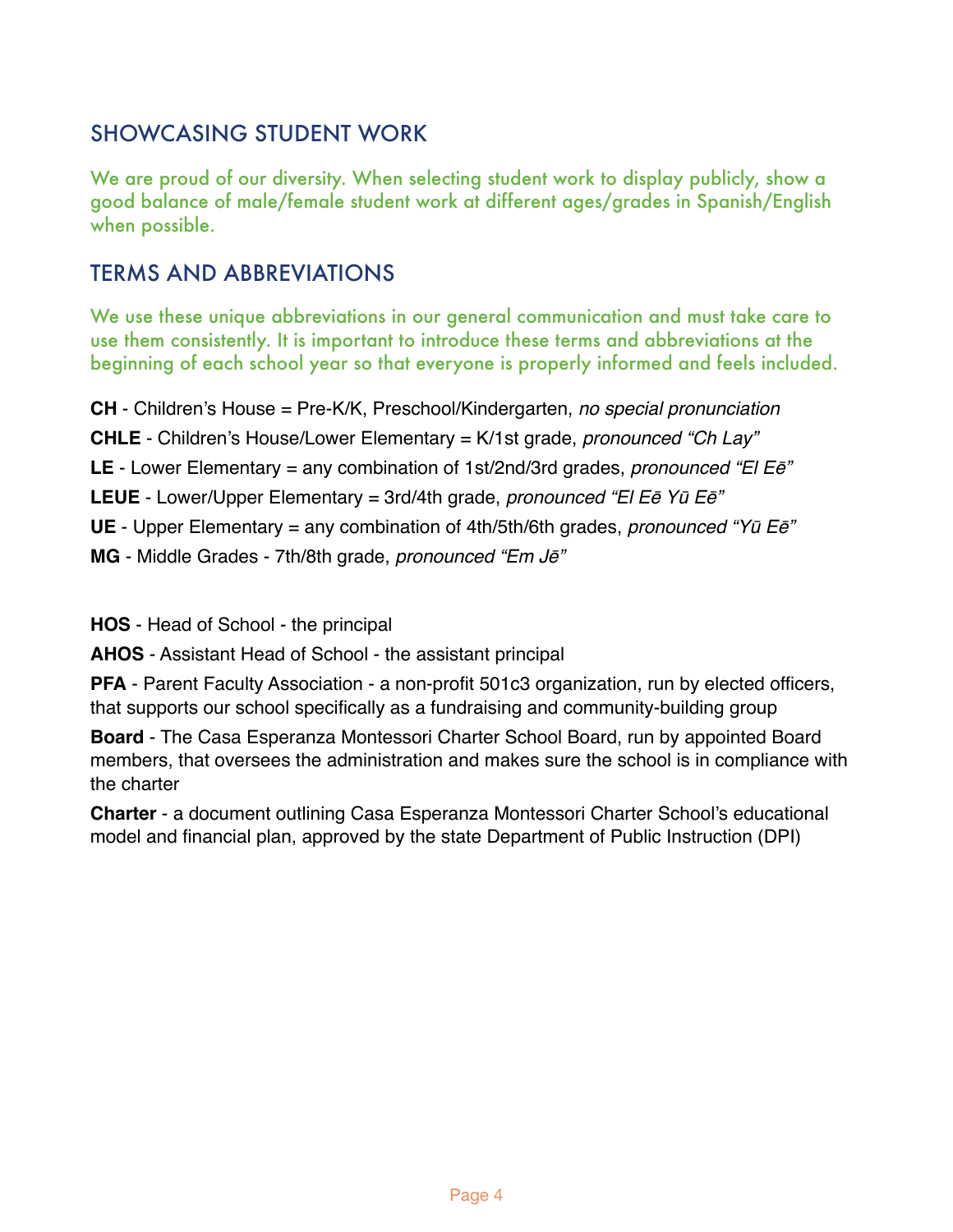## **INFORMING AND ENGAGING OUR COMMUNITY PRINTED MATERIALS STANDARDS**

### WISE DECISIONS

Think about how the information that you're communicating will be used, and how it will be interpreted by new families, established families, or business partners. Will it hang on the refrigerator for months, be recycled within minutes of reading, or be re-used many times? Is it easy to read up close, far away, or in a language that reaches your intended readers?

- All printed materials should contain a "last updated date" or "version date" if applicable.
- Materials that are intended to be read once and recycled should be printed on a half page of paper if possible. Make sure the text is still readable at a reduced size.
- Signs can be laminated so that it's easy to replace the date, time, and place information.
- Some printed materials should contain information that will be accurate for a long time and will not need to be updated or re-printed. In this case, pay attention to terms that will allow your work to be re-usable and flexible! For example:
	- List an employee's position, not their name: "Head of School" instead of "Sra. Nunez".
	- Use vague dates if appropriate: "Annually" instead of "every December".
	- Use general email if appropriate: ["info@cemcs.org"](mailto:info@cemcs.org) instead of "[csaldana@cemcs.org](mailto:csaldana@cemcs.org)".

### TRANSLATIONS

- It is important to offer as many materials as possible in both English and Spanish.
- This work should be done by certified translators when possible and reviewed by a Spanish-speaking member of the Administration.
- Information about safety and new parent/student orientation should be the priorities for translation into Spanish.

### 8.5" X 11"

- Letters should be printed on **letterhead**, and other printed materials should contain a **logo.**
- Letters should use an appropriate font. *(See the section on fonts on Page 2.)*
- Other printed materials that this applies to are: admissions forms, tax-deductible donation letters, field trip permission slips, carpool forms, cross country forms, medical forms, etc.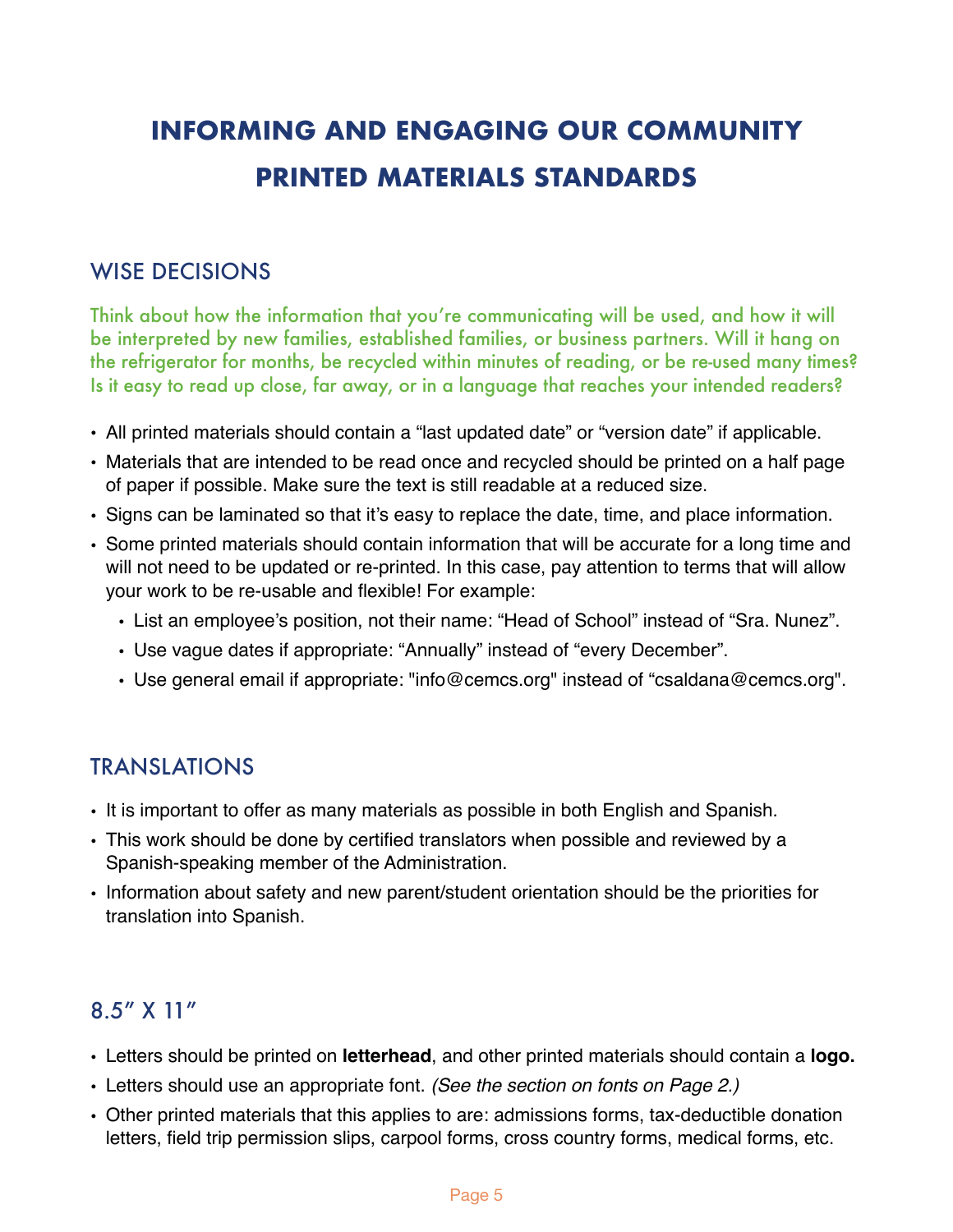### LARGE SIGNS

If you're going to take the time to make a sign, follow these guidelines to make sure you get your message out loud and clear!

- Should be easy to read from 20 feet away.
- Should be designed with dark colored text and both capital and lowercase (not all caps) letters.
- Allow 30-40% white (unused) space around the message for maximum readability.
- Identify who is conveying the information if it is not the administration. For example:
	- "Middle Grades request your presence"
	- "The PFA invites you to…"
	- "Mr. Lynch suggests…"
- For events, use the same design or sign border each year for recognizability and continuity.

### ADMINISTRATIVE SIGNS ON ENTRY DOORS

- Must contain the Casa logo.
- Must be easy to read from 10 feet away. Test it!
- Must be posted at eye-level.
- Must be removed as soon as they expire.
- Must be replaced if they start to look worn.

### ALL SIGNS IN CARPOOL

- Must be easy to read from 30 feet away. Test it!
- Should be posted at eye-level or have something eye-catching like a helium balloon on top.
- Should be repeated in case the driver misses it.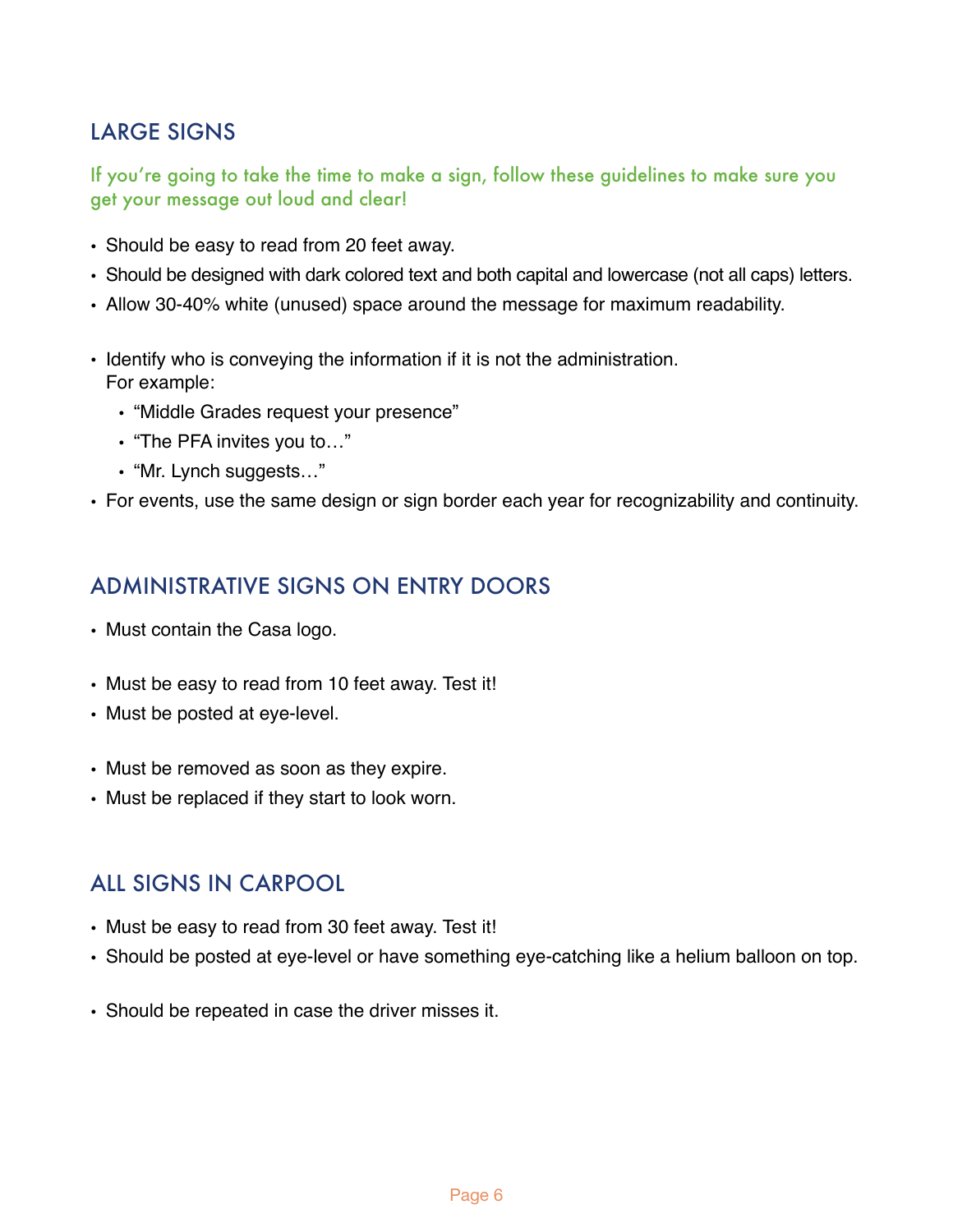### **ELECTRONIC MATERIALS STANDARDS**

### TEMPORARY/DISPOSABLE INFORMATION

Some information is meant to be gotten rid of after reading once, but some digital content can't be deleted even though it has expired. Help your readers determine what's current!

Use precise dates for clarity when posting temporary information in our Home Page Announcements, in email, and on Facebook. For example:

- Use "Casa will operate on a regular schedule Monday, September 17, 2018" instead of "Casa will operate on a regular schedule tomorrow."
- Use "Please come show your support on Thursday night, August 30th, 2018" instead of "We hope to see everyone this Thursday!"

### EMAIL CORRESPONDENCE

Readers appreciate writers that get to the point! And you'll get a better response to your email if you follow these guidelines:

All email:

- Must have a clear subject line letting the reader know if they need to take action. For example:
	- "For your review"
	- "Approval needed"
	- "Due date approaching"…
	- "Official policy change: Uniforms"
- Must tell the reader 3 important things in the first few lines:
	- 1. Why the reader is receiving the email.
	- 2. What it's about.
	- 3. What the reader is expected to do.
- Must always have a signature with the school logo, employee's name, position, contact information, and legal statement.
- Should always offer the option of having a conversation face-to-face when addressing problems or complaints.
- Must contain **links to our website**, if referring to policies. **Do not attach policies.**
- Must contain **links to our website**, if referring to forms. **Do not attach forms.**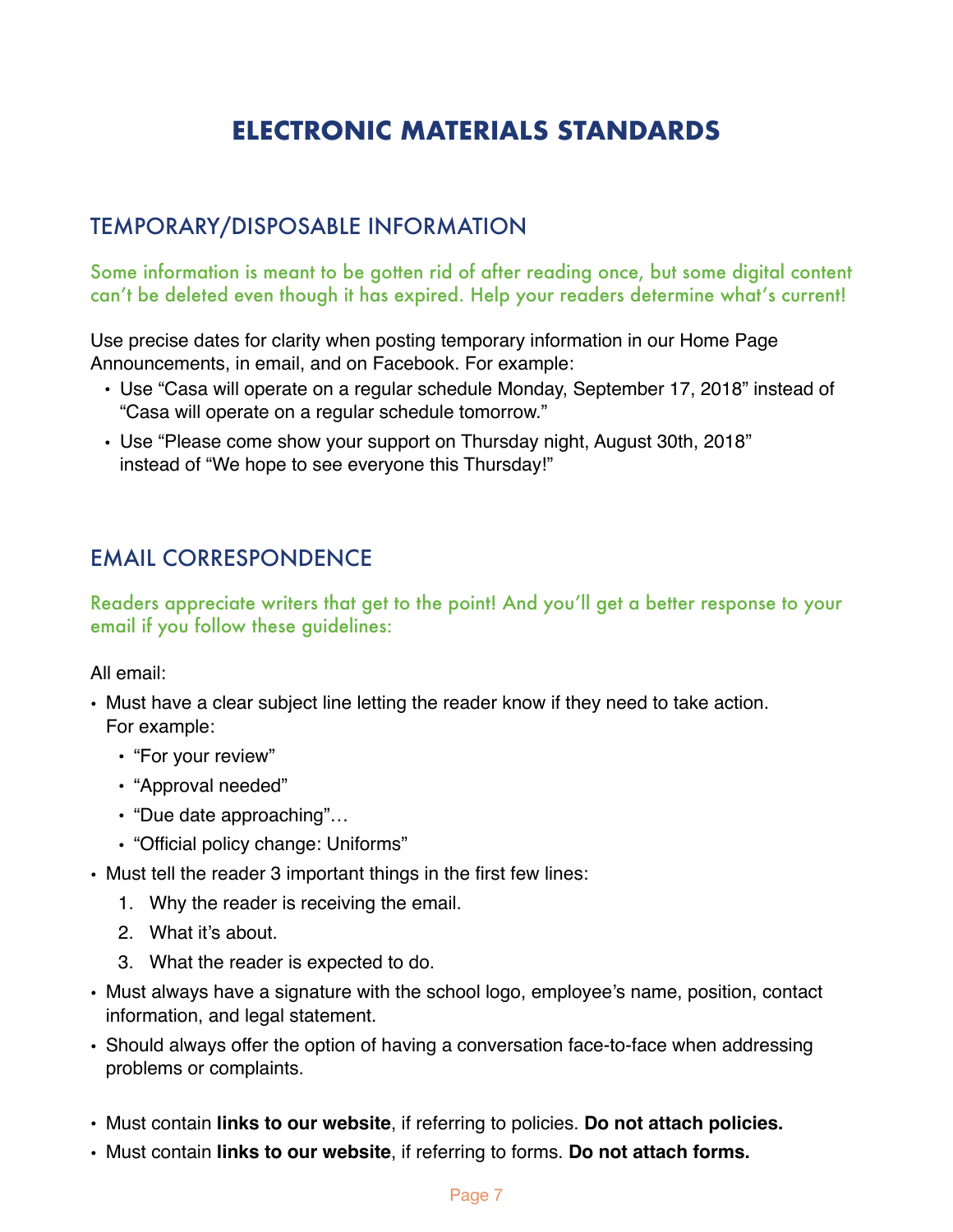### **WEBSITE**

These guidelines must be used on the website to provide a fluid user-experience through consistently-formatted information.

- Underlined text is reserved for links only.
- Email addresses should be hyperlinks, not typed out addresses.
- **Bold text** is used to emphasize dates, times, rules, reminders.
- *Italicized text* is used to improve readability and emphasize conversational information such as a friendly reminder.
- Invitational text should be centered (Examples: Viva Casa, Intersession Camps, date, time, location, etc.).
- ALL CAPS is reserved for H2 titles only.
- $\cdot$  H2 bold is used for Intro Titles (H2 = green, all caps, bold).
- H2 regular is used for section titles throughout a page (green, all caps, not bold).
- Break up large paragraphs of text with headings, bulleted points, and read more/less tags.
- Bullets should be used for lists whenever possible to improve readability.
- Tables with invisible borders should be used when possible to improve alignment/readability.
- Attachments should be in PDF format.
- PDFs should open in a new window instead of overwriting the current page to make it easier for the user to navigate to the next page.
- Use "Learn about…" "Find out more about …" "Read more about…" instead of "Click Here".
- Publicize and link to new content via email and social media. *Example, "Our new Strategic Plan is online!" or "Our Newsletter is online!"*
- Electronic forms should be used when possible to collect information and should be integrated into the website.
- Manage all content within website when possible for uniformity, compliance, and ease of maintenance.